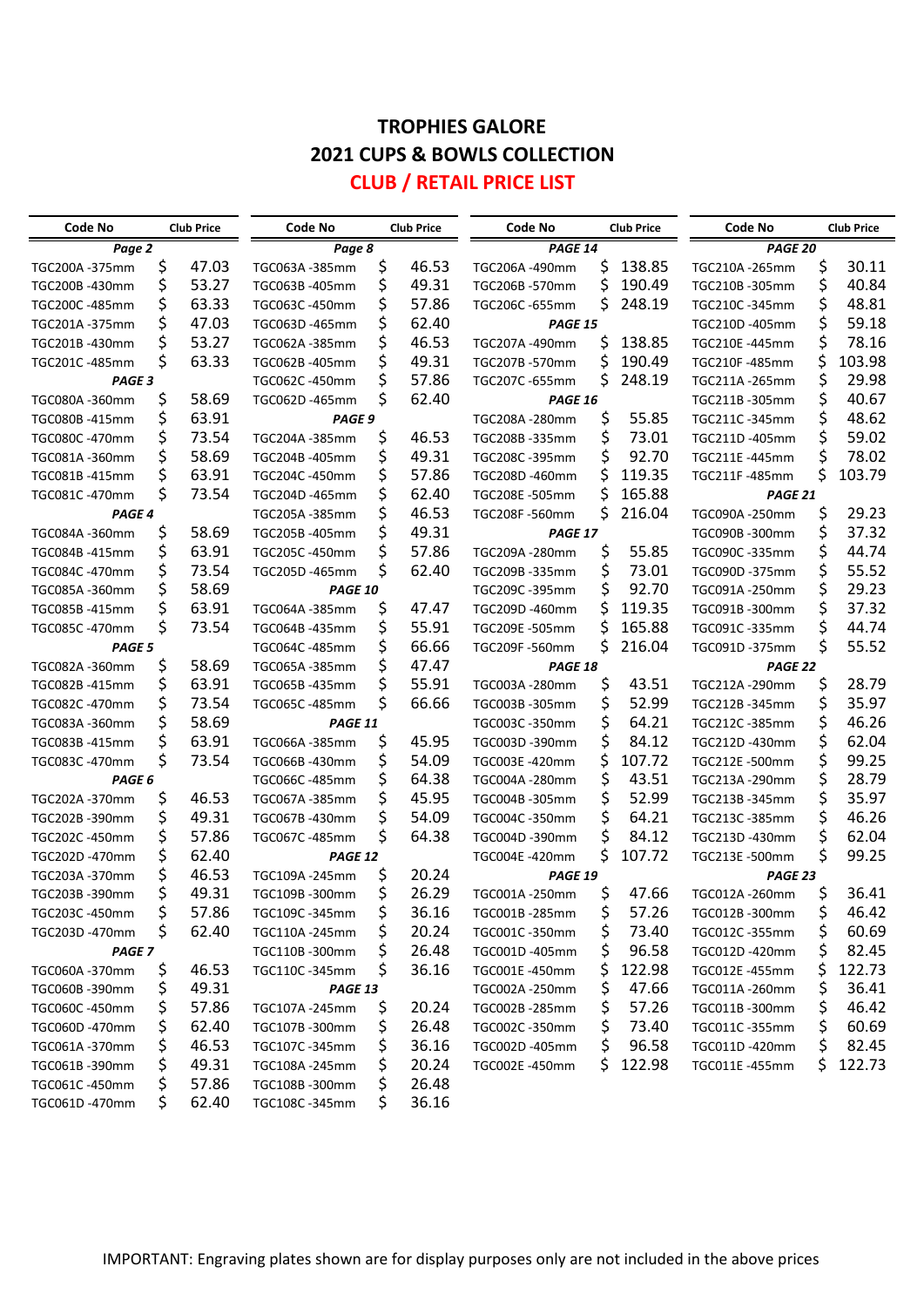## **TROPHIES GALORE 2021 CUPS & BOWLS COLLECTION**

### **CLUB / RETAIL PRICE LIST**

| Code No        |    | <b>Club Price</b> | Code No                    |    | <b>Club Price</b> | Code No             |     | <b>Club Price</b> | <b>Code No</b>             |    | <b>Club Price</b> |
|----------------|----|-------------------|----------------------------|----|-------------------|---------------------|-----|-------------------|----------------------------|----|-------------------|
| PAGE 24        |    |                   | <b>PAGE 28 (Continued)</b> |    |                   | PAGE 33 (Continued) |     |                   | <b>PAGE 38 (Continued)</b> |    |                   |
| TGC216A-235mm  | \$ | 16.01             | TGC155C-335mm              | \$ | 24.86             | TGC225A-250mm       | \$  | 16.34             | TGC097A-235mm              | \$ | 17.82             |
| TGC216B-285mm  | \$ | 19.11             | TGC155D-380mm              | \$ | 32.67             | TGC225B-280mm       | \$  | 19.22             | TGC097B-280mm              | \$ | 22.17             |
| TGC216C-330mm  | \$ | 23.05             | PAGE 29                    |    |                   | TGC225C-340mm       | \$  | 24.31             | TGC097C-320mm              | \$ | 28.44             |
| TGC216D -370mm | \$ | 29.87             | TGC152A-260mm              | \$ | 17.46             | TGC225D-390mm       | \$  | 35.81             | PAGE 39                    |    |                   |
| TGC217A-235mm  | \$ | 16.01             | TGC152B-300mm              | \$ | 19.75             | PAGE 34             |     |                   | TGC071A-270mm              | \$ | 18.84             |
| TGC217B-285mm  | \$ | 19.11             | TGC152C-345mm              | \$ | 25.88             | TGC105A-195mm       | \$  | 12.62             | TGC071B-305mm              | \$ | 22.63             |
| TGC217C-330mm  | \$ | 23.05             | TGC152D-380mm              | \$ | 32.97             | TGC105B-220mm       | \$  | 14.47             | TGC071C-380mm              | \$ | 28.60             |
| TGC217D-370mm  | \$ | 29.87             | TGC153A-260mm              | \$ | 17.46             | TGC105C -255mm      | \$  | 19.36             | TGC071D-420mm              | \$ | 37.59             |
| PAGE 25        |    |                   | TGC153B-300mm              | \$ | 19.75             | TGC105D -290mm      | \$  | 26.43             | TGC070A-270mm              | \$ | 18.84             |
| TGC214A -235mm | \$ | 16.01             | TGC153C-345mm              | \$ | 25.88             | TGC106A -195mm      | \$  | 12.62             | TGC070B-305mm              | \$ | 22.63             |
| TGC214B -285mm | \$ | 19.11             | TGC153D-380mm              | \$ | 32.97             | TGC106B-220mm       | \$  | 14.47             | TGC070C-380mm              | \$ | 28.60             |
| TGC214C-330mm  | \$ | 23.05             | PAGE 30                    |    |                   | TGC106C-255mm       | \$  | 19.36             | TGC070D -420mm             | \$ | 37.59             |
| TGC214D -370mm | \$ | 29.87             | TGC150A-260mm              | \$ | 16.56             | TGC106D -290mm      | \$  | 26.43             | PAGE 40                    |    |                   |
| TGC215A-235mm  | \$ | 16.01             | TGC150B-300mm              | \$ | 19.31             | PAGE 35             |     |                   | NC01AS -150mm              | \$ | 33.14             |
| TGC215B-285mm  | \$ | 19.11             | TGC150C-345mm              | \$ | 23.76             | TGC226A-220mm       | \$  | 20.60             | NC01BS-180mm               | \$ | 51.29             |
| TGC215C-330mm  | \$ | 23.05             | TGC150D-380mm              | \$ | 29.95             | TGC226B-250mm       | \$  | 23.73             | NC01CS-205mm               | \$ | 65.20             |
| TGC215D-370mm  | \$ | 29.87             | TGC151A-260mm              | \$ | 16.56             | TGC226C-300mm       | \$  | 30.69             | NC01DS-235mm               | \$ | 82.58             |
| PAGE 26        |    |                   | TGC151B-300mm              | \$ | 19.31             | TGC226D-340mm       | \$  | 43.01             | NC01ES-265mm               | \$ | 105.74            |
| TGC161A-250mm  | \$ | 16.61             | TGC151C-345mm              | \$ | 23.76             | TGC227A-220mm       | \$  | 20.60             | NC01FS-295mm               | \$ | 135.52            |
| TGC161B-290mm  | \$ | 21.70             | TGC151D-380mm              | \$ | 29.95             | TGC227B-250mm       | \$  | 23.73             | NC01GS-325mm               | \$ | 169.26            |
| TGC161C-325mm  | \$ | 26.59             | PAGE 31                    |    |                   | TGC227C-300mm       | \$  | 30.69             | NC01HS-360mm               | \$ | 213.13            |
| TGC161D -370mm | \$ | 39.71             | TGC156A-240mm              | \$ | 16.75             | TGC227D-340mm       | \$  | 43.01             | NC02AG-140mm               | \$ | 36.00             |
| TGC162A-250mm  | \$ | 16.61             | TGC156B-285mm              | \$ | 20.63             | PAGE 36             |     |                   | NC02BG -175mm              | \$ | 55.96             |
| TGC162B-290mm  | \$ | 21.70             | TGC156C-335mm              | \$ | 24.83             | TGC072A-220mm       | \$  | 16.58             | NC02CG -205mm              | \$ | 73.37             |
| TGC162C-325mm  | \$ | 26.59             | TGC156D-380mm              | \$ | 32.84             | TGC072B-270mm       | \$  | 20.82             | NC02DG -230mm              | \$ | 87.12             |
| TGC162D -370mm | \$ | 39.71             | TGC157A-240mm              | \$ | 16.75             | TGC072C-315mm       | \$  | 28.11             | NC02EG-255mm               | \$ | 119.96            |
| PAGE 27        |    |                   | TGC157B-285mm              | \$ | 20.63             | TGC072D-350mm       | \$  | 34.24             | NC02FG-315mm               | \$ | 167.06            |
| TGC218A-240mm  | \$ | 24.37             | TGC157C-335mm              | \$ | 24.83             | TGC073A-220mm       | \$  | 16.58             | PAGE 41                    |    |                   |
| TGC218B-280mm  | \$ | 29.34             | TGC157D - 380mm            | \$ | 32.84             | TGC073B-270mm       | \$  | 20.82             | TGC245 - 240mm             | \$ | 12.27             |
| TGC218C-315mm  | \$ | 36.41             | PAGE 32                    |    |                   | TGC073C 315mm       | \$  | 28.11             | TGC246-290mm               | \$ | 16.09             |
| TGC218D -370mm | \$ | 45.87             | TGC222A - 280mm            | \$ | 17.02             | TGC073D -350mm      | \$  | 34.24             | TGC247 - 250mm             | \$ | 12.13             |
| TGC218E-410mm  | \$ | 60.01             | TGC222B - 325mm            | \$ | 21.97             | PAGE 37             |     |                   | TGC248-270mm               | \$ | 13.92             |
| TGC219A-240mm  | \$ | 24.37             | TGC222C - 350mm            | \$ | 26.04             | TGC094A-245mm       | \$  | 18.78             | TGC249-240mm               | \$ | 12.27             |
| TGC219B-280mm  | \$ | 29.34             | TGC222D - 390mm            | \$ | 32.18             | TGC094B-285mm       | \$  | 24.53             | TGC250-290mm               | \$ | 16.09             |
| TGC219C-315mm  | Ş  | 36.42             | TGC223A - 280mm            | Ş  | 17.02             | TGC094C -315mm      | Ş   | 30.53             | TGC251-240mm               | ⇒  | 12.27             |
| TGC219D -370mm | \$ | 45.87             | TGC223B - 325mm            | \$ | 21.97             | TGC094D -350mm      | Ş   | 36.80             | TGC252 -280mm              | \$ | 16.09             |
| TGC219E-410mm  | Ş  | 60.01             | TGC223C - 350mm            | \$ | 26.04             | TGC095A-245mm       | Ş   | 18.78             | TGC253-240mm               | \$ | 12.27             |
| PAGE 28        |    |                   | TGC223D - 390mm            | \$ | 32.18             | TGC095B-285mm       | \$  | 24.53             | TGC254 -275mm              | \$ | 13.34             |
| TGC154A -240mm | \$ | 16.61             | PAGE 33                    |    |                   | TGC095C-315mm       | \$  | 30.53             | TGC255-240mm               | \$ | 12.27             |
| TGC154B -285mm | \$ | 19.25             | TGC224A-250mm              | \$ | 16.34             | TGC095D-350mm       | \$  | 36.80             | TGC256-280mm               | \$ | 16.09             |
| TGC154C -335mm | \$ | 24.86             | TGC224B-280mm              | \$ | 19.22             | PAGE 38             |     |                   | PAGE 42                    |    |                   |
| TGC154D -380mm | \$ | 32.67             | TGC224C-340mm              | \$ | 24.31             | TGC096A-235mm       | \$, | 17.82             | TGC257-180mm               | \$ | 8.25              |
| TGC155A-240mm  | \$ | 16.61             | TGC224D-390mm              | Ş  | 35.81             | TGC096B-280mm       | \$  | 22.17             | TGC258-215mm               | \$ | 12.24             |
| TGC155B-285mm  | S  | 19.25             |                            |    |                   | TGC096C-320mm       | \$  | 28.44             | TGC259-180mm               | \$ | 8.25              |
|                |    |                   |                            |    |                   |                     |     |                   | TGC260-215mm               | \$ | 12.24             |
|                |    |                   |                            |    |                   |                     |     |                   | TGC261-180mm               | \$ | 8.25              |
|                |    |                   |                            |    |                   |                     |     |                   | TGC262 -215mm              | \$ | 12.24             |